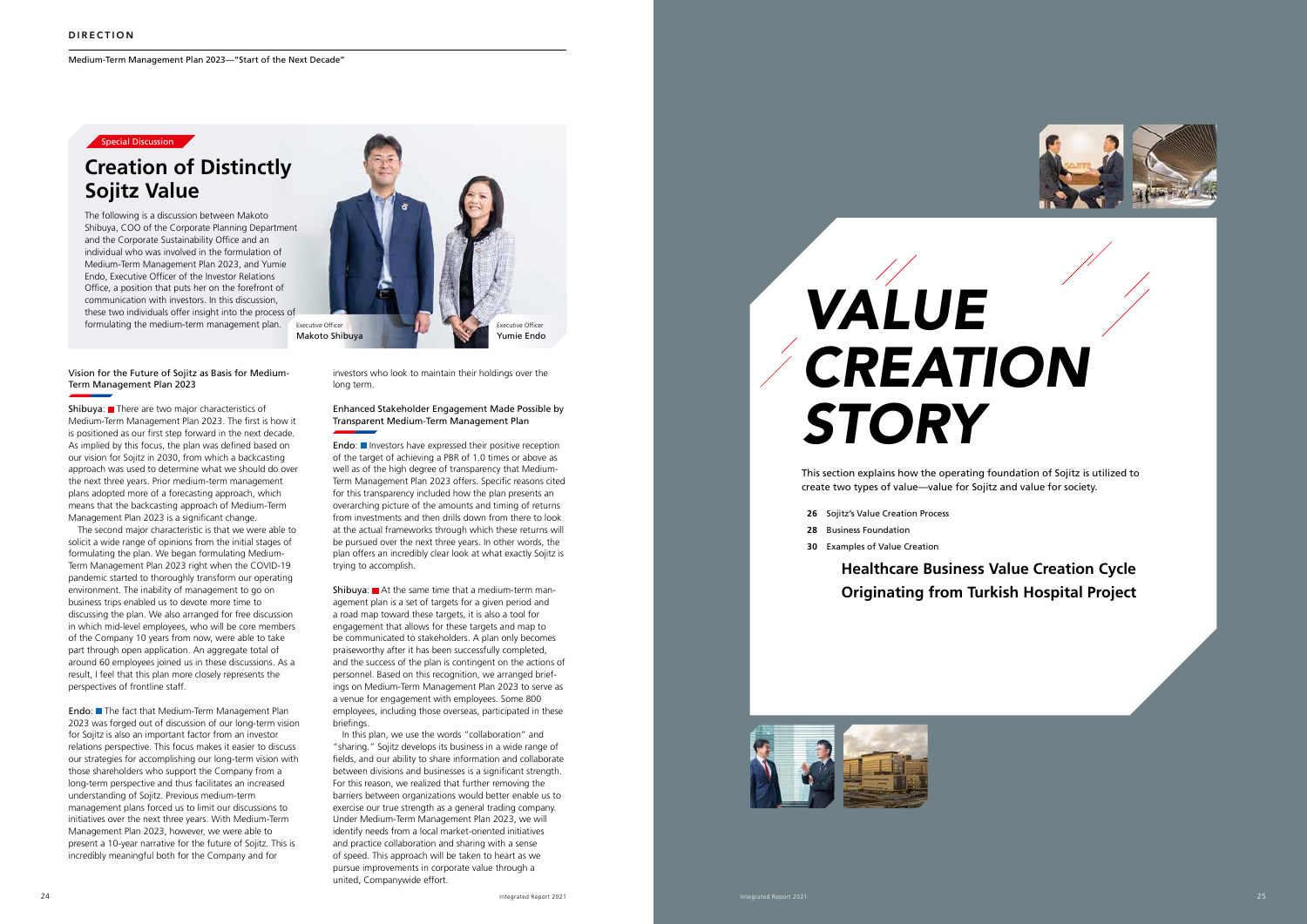Sojitz's Value Creation Process

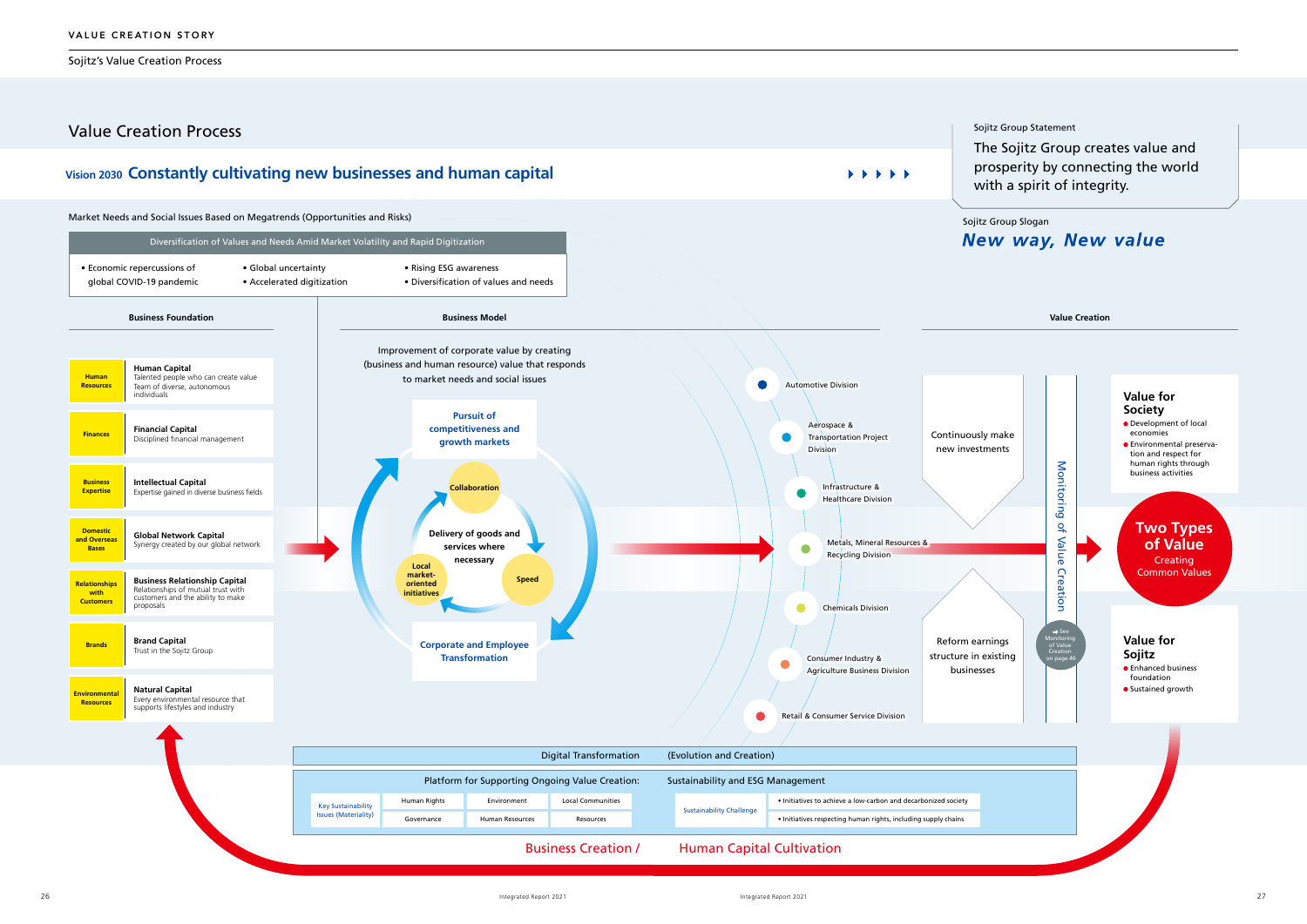Sojitz's Value Creation Process

### Business Foundation

Among the most important elements of Sojitz's business foundation—the wellspring of value creation it has fostered thus far—are its finances, human resources, domestic and overseas bases, relationships with customers, brands, business expertise, and environmental resources. By effectively and efficiently combining these elements, we are maximizing two types of value—value for Sojitz and value for society—through our business activities. The maximization of this value in turn serves to further cement our business foundation and thereby supports the creation of even greater value. Going forward, Sojitz will strengthen the business foundation that functions as its wellspring of value creation while building upon this cycle to achieve ongoing improvements in corporate value.







New way, New value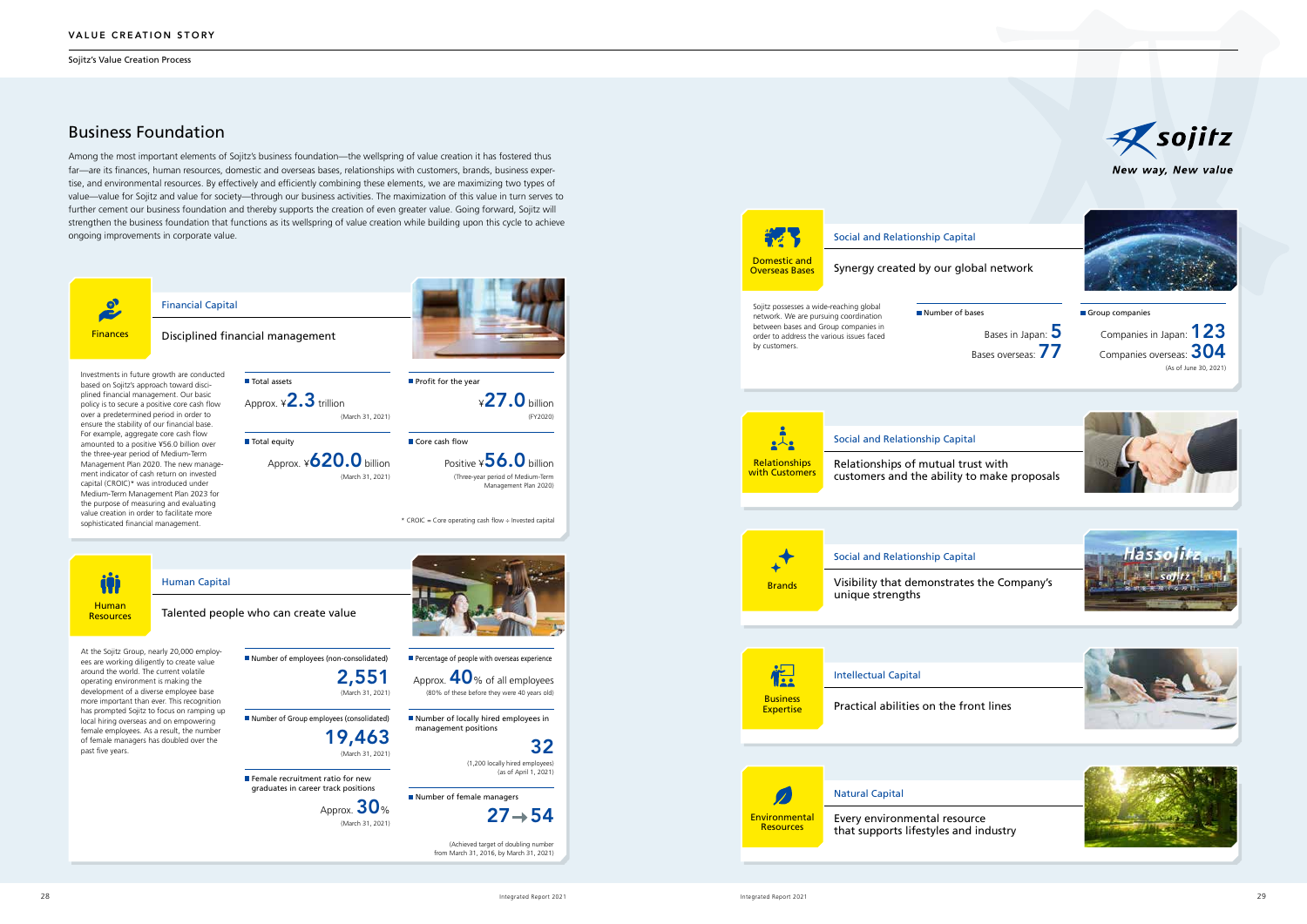The Basaksehir Çam & Sakura City Hospital, which boasts the largest number of hospital beds of any hospital in Turkey, opened its doors in May 2020. This hospital came into existence through a joint hospital operation project between Rönesans Holding, a major Turkish construction company, and Sojitz. The expertise Sojitz gained through this project is being used to accelerate its initiatives in the healthcare field. On the following pages, Shohei Goda and Masaki Ishiguro, two individuals whose dedicated efforts were integral to the opening of the Basaksehir Çam & Sakura City Hospital, explain the obstacles encountered on the path toward opening the hospital and how these obstacles were overcome. Following this, Masakazu Hashimoto and Kiyoaki Tsuda, leaders of Sojitz's Infrastructure & Healthcare Division, discuss how we are creating two types of value—value for Sojitz and value for society—through the hospital project. We hope that these discussions will grant a better picture of Sojitz's value creation activities viewed through the lens of this project.

Goda II It was in April 2015 when a section responsible for new business development was set up within the Plant Project Department. You, Mr. Ishiguro, and I were among the initial members selected to staff this section, and I was

Ishiguro  $\blacksquare$  Seeking to address its lack of hospital beds, Turkey had formulated a plan to construct public hospitals with a total of 40,000 beds through a public–private partnership (PPP) scheme. One of these would become the Basaksehir Çam & Sakura City Hospital. Among the companies looking to get involved in this project was the major Turkish construction company Rönesans Holding. Sojitz had an existing relationship with this company as we had also partnered with them in chemical plant construction projects in countries like Russia and Turkmenistan.

Goda I traveled alone to Turkey in July 2015 to meet with the hospital project team to see if there was a way we could get involved in the project together with Rönesans Holding. I made several trips between Turkey and Japan after that as part of an ongoing negotiation process during which we proceeded to clarify the role Sojitz would play in the project. Eventually, in September of that year, we were able to reach a basic agreement to begin examining the possibility of joint investment in the project. Following the agreement, I found myself spending more than one-third of each year in Turkey, taking part, together with one other member from Sojitz, in the ongoing discussions with Rönesans Holding together with other members of the project team.

appointed to the position of section manager. As we sought out projects with the potential to become new businesses, one of the candidates we found was the hospital operation project in Turkey.

Ishiguro The Basaksehir Çam & Sakura City Hospital project utilized a design, build, finance, and maintain (DBFM) scheme in which we were set to undertake the design, construction, operation, and provision of peripheral medical services related to the project. It had therefore been estimated that the project would involve a total project cost as high as approximately ¥200.0 billion. Sojitz planned to secure financing for approximately ¥30.0 billion of this amount, and I was thus given the responsibility of arranging financing in Japan. At that time, there had been no past cases of a Japanese company involved in an overseas hospital PPP project. On top of this, the project was taking place in Turkey, a country presenting significant geopolitical risks. I therefore ended up struggling from an inability to find financial institutions willing to fund the project.

Goda Both of us had experience in constructing largescale facilities, specifically plants, and Sojitz had an extensive track record in PPP projects, namely independent power producer projects. However, the hospital project required more than just building a structure; we had to create a sanitary environment in which medical services could be provided with peace of mind. It would not be an exaggeration to say that the project was a completely new undertaking for Sojitz. I therefore cannot blame any of the Ishiguro You are absolutely right. It was for this reason that we needed to receive more extensive financing guarantees from government financial institutions like Japan Bank for International Cooperation (JBIC) and Nippon Export and Investment Insurance (NEXI). A detailed list of terms and conditions were prepared in this regard, but it would seem that the greatest source of concern for JBIC and NEXI was whether Sojitz, with its lack of hospital experience, would actually be able to operate such a facility.

Goda To address these concerns, we proposed concrete measures to ensure that we could undertake these operation tasks. One of these measures was on-site training at a hospital. We explained the plan: together with three other Sojitz employees, I would be stationed at a hospital in Hokkaido for nearly six months, where we would learn the inner workings of hospitals. I think this high level of commitment to the hospital project was what won them over. The training took place in 2018, after financing had been finalized, and this experience has proved indispensable to the operation side of the project.

Ishiguro **Another strong push came in the form of a** decision by management. Specifically, it was declared that the healthcare field teams of each division would be integrated to form the Medical Infrastructure Office. This move indicated Sojitz's intent to focus on the healthcare field at the Companywide level, sending a clear message to JBIC and NEXI that management was serious about this project. Through the combination of the bold efforts of the frontline team and this strong support from management, we were able to secure a larger financing guarantee.



asaksehir Çam & Sakura City Hospita For more information on the Basaksehir Çam & Sakura City Hospital, please refer to the following website: https://www.sojitz.com/en/special/projects/detail/post-6.php

financial institutions that cast a doubting eye on this project.

## **Healthcare Business Value Creation Cycle Originating from Turkish Hospital Project**

Masaki Ishiguro Section Manager Business Development Section 3 Healthcare Department

Shohei Goda Section Manager Business Development Section 1 Healthcare Department





Opening of the Basaksehir Çam & Sakura City Hospital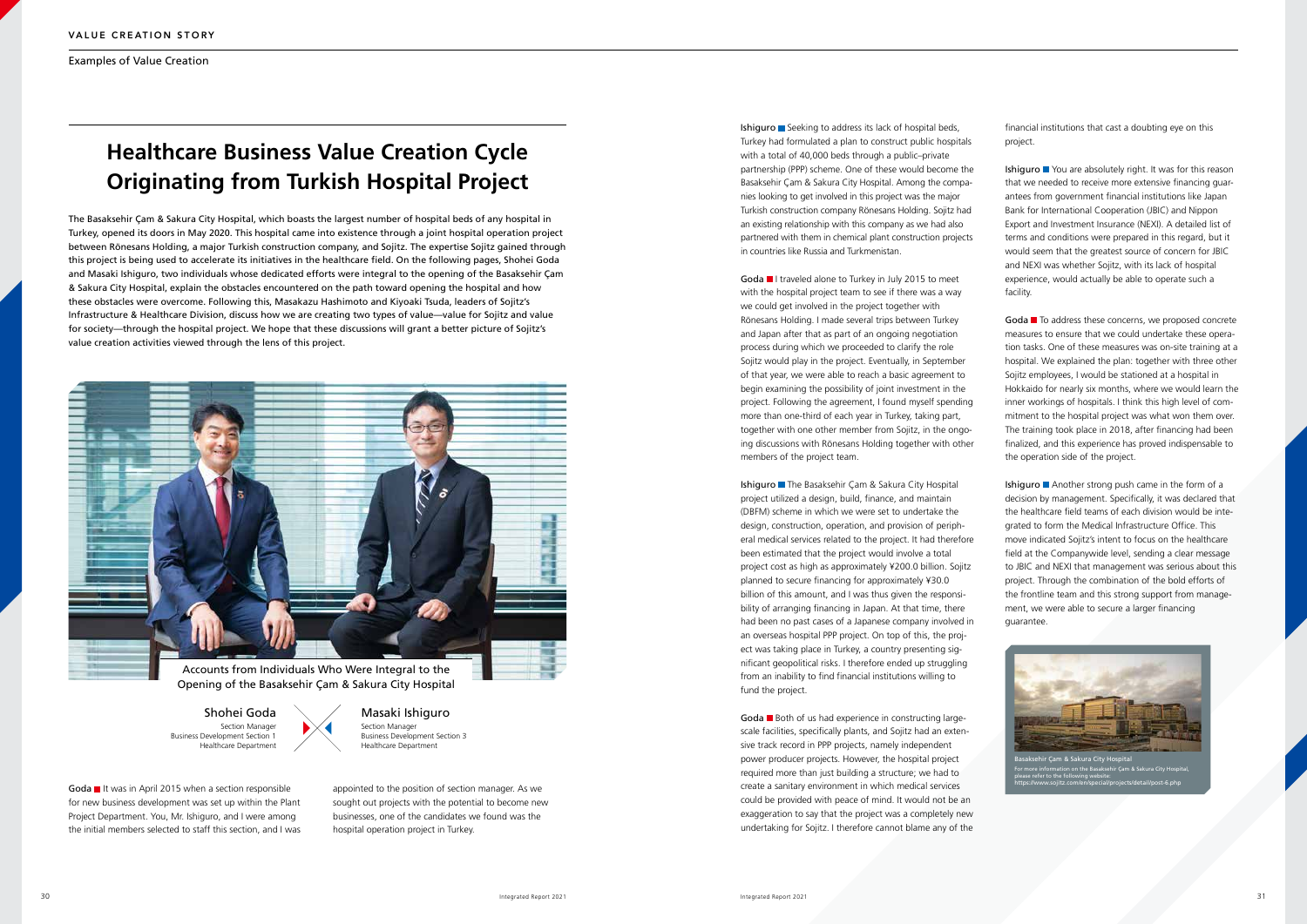### VOICE Comment from Partner

### Cutting-Edge General Hospital Created through Partnerships Spanning More Than a Decade

The Basaksehir Çam & Sakura City Hospital was a project made possible by combining the construction and healthcare field experience of Rönesans Holding with the robust international megaproject coordination and financing experience of JBIC, NEXI, and Sojitz, with which Rönesans has partnerships spanning more than a decade. The hospital is equipped with the latest healthcare facilities as well as more than 2,000 seismic absorption structures, making it the world's largest seismic resilient building. As such, the hospital is able to continue to provide healthcare services safely and securely even in the event of a major earthquake. This characteristic has garnered a lot of attention

Goda However, things did not go smoothly for long. In June 2016, there was a bombing attack on the Atatürk Airport in Istanbul, Turkey, which was followed by a failed coup d'état attempt in the next month. If I remember correctly, this was right around the time when financial institutions began raising their hands to become financiers and the necessary financing was within sight. I seriously thought that the project was doomed. We did, in fact, see a delay of about six months, but we were luckily able to hold a signing ceremony in July 2017. The feeling of accomplishment this brought was all the greater given the numerous challenges we had overcome.

> from observers. I believe that Sojitz and Rönesans are charged with an important mission going forward: creating value for industry and for the world by responding to social and market needs through infrastructure businesses in an ongoing partnership based on teamwork and entrepreneurship. By fulfilling this mission, I am confident that we can partake in more projects that are the first and best in their class.



Ishiguro **P**rior to the signing ceremony, we had carefully examined all facets of the project, and made decisions right down to the smallest detail. We were therefore at the point when all we had to do was to put our plan into action. After that, the construction of the building moved ahead smoothly while you, Mr. Goda, underwent the aforementioned on-site hospital training and made other preparations for the operation side of the project. It looked like we were on track to open the hospital in October 2020 as planned.

> Kamil Yanikomeroglu Chairman, Rönesans Saglik Yatirim A.S¸.

Goda  $\blacksquare$  We ran into other new bumps along the way, such as the 2018 Turkish lira crash, but given the length of the project, a few bumps are to be expected. What is important is to look ahead to find these bumps in the road so that you can navigate around them.

Ishiguro  $\blacksquare$  Let me reiterate, the hospital project was a completely new undertaking for Sojitz as well as the first instance of a Japanese company taking part in an overseas hospital PPP project. It was also massive in scale. Accordingly, no one could have foreseen all of the challenges we would face when we were still just standing at the starting line in 2015. Nevertheless, we moved forward, eventually assembling a united development team of more than 40 members comprising sales and function staff from Sojitz. Moreover, we employed the services of external experts so that their insight could be used to identify potential issues and to formulate and test hypotheses on how to address these issues. I think it was this process that enabled us to navigate any new challenges that we found placed before us.

Goda The COVID-19 pandemic, which dealt a devastating blow to the entire world, struck right when we had finally reached the year of the hospital's opening. The Turkish government asked us to open the hospital as quickly as possible so that it could start treating COVID-19 patients. However, project finance schemes make sudden amendments to plans difficult.

Ishiguro  $\blacksquare$  As part of the aforementioned process of formulating and testing hypotheses, we had considered the steps that would be taken should the hospital need to be opened significantly earlier than initially planned. Normally, this would never have been an issue, so some thought that planning for this contingency was a waste of time—but in the end, it paid off. We succeeded in a partial opening in April 2020, and we were later able to fully open the hospital roughly half a year earlier than planned.

Goda<sup>n</sup> The last-minute drive to open the hospital early fueled the shared commitment of both the Japanese and Turkish team members to help the Turkish population. Today, when a hospital cannot find room for a COVID-19 patient, it will refer them to the Basaksehir Çam & Sakura City Hospital. This hospital has thus come to function as the last bulwark preventing the collapse of Turkey's healthcare system. One cannot help but feel just how meaningful this project was to the people of Turkey.

Ishiguro  $\blacksquare$  The project also had significant social meaning in how it helped build a strong relationship between Japan and Turkey. At the opening ceremony for the Basaksehir Çam & Sakura City Hospital, Turkish President Recep Tayyip Erdoğan gave an address, after which then Japanese Prime Minister Shinzo Abe offered words of congratulations via the internet. This event, I feel, was a symbolic moment.

Goda The name of the Basaksehir Cam & Sakura City Hospital includes the words "Çam" and "Sakura." Çam is the Turkish word for pine trees, a symbol of Turkey, while sakura is a Japanese word that refers to cherry trees, a symbol of Japan. This name is itself representative of how the hospital is a symbol of the friendly relationship between Turkey and Japan. On the premises of the hospital, one will find both pine trees and cherry trees. In addition, the courtyard features a Japanese garden as a symbol of appreciation and respect for Japan.

Ishiguro This favorable relationship is seen not only between the countries involved, but also between the companies involved. Rönesans Holding and Sojitz maintain a strong relationship both respecting each other as partners and as equals. We have similarly strong relationships with JBIC, NEXI, and our other financiers. It was only through a united effort by all team members that we were able to successfully open the Basaksehir Çam & Sakura City Hospital.

Goda Lastly, I would like to talk about how, in addition to the aforementioned value for society, this project also created value for Sojitz. To begin with, the earnings

Ishiguro That's true. It was our success in this project that led to our involvement in a similar hospital operation project in Australia. We are also participating in the primary care business in the Asia Pacific region (see page 38) while expanding our healthcare field operations in other ways. Perhaps the form of value for Sojitz that I have felt most keenly is how the project contributed to the growth of our people. Following the signing ceremony for the Basaksehir Çam & Sakura City Hospital project, when we were poised to begin full-fledged preparation for operation, our team was joined by many younger members aged in their 20s and early 30s. I encouraged these

generated by the project will not stop with the opening of the hospital. Even after the opening, I remained in Turkey for about six months to help get the operations of the hospital on track and to prep the person who would be my successor. In the past, Sojitz's businesses have largely been concentrated in upstream areas, such as coal and other energy resources. We also have experience investing in downstream areas like retail, but we have had very little involvement in other areas. The healthcare field was a previously unexplored area for Sojitz. We were able to gain significant headway in this field through this project, an accomplishment that creates significant value for Sojitz.

individuals to take a central role in the project, anticipating that they would have a part to play in post-opening operation of the project. Their participation wound up exceeding my expectations, and even after I left the project, the hospital has continued to function without issue. Some of these younger members have been at the heart of the Australian hospital operation project as well.

Goda What you are talking about is this power of projects to spur the growth of people. Shortly after joining Sojitz, I was assigned to a chemical plant construction project in Nigeria. This was near the end of the project, but the skills I learned performing debt collection and other processes in this country formed the foundations for my approach toward work thereafter. In other words, I grew through a project created by those more experienced than me. When I look back at the signing ceremony for the Basaksehir Çam & Sakura City Hospital project, I feel pride in how I too was able to create a project that will help the next generation of employees grow. I am therefore committed to continue creating projects in order to ensure that the traditions Sojitz has fostered over the course of its long history can continue to be passed on to future generations.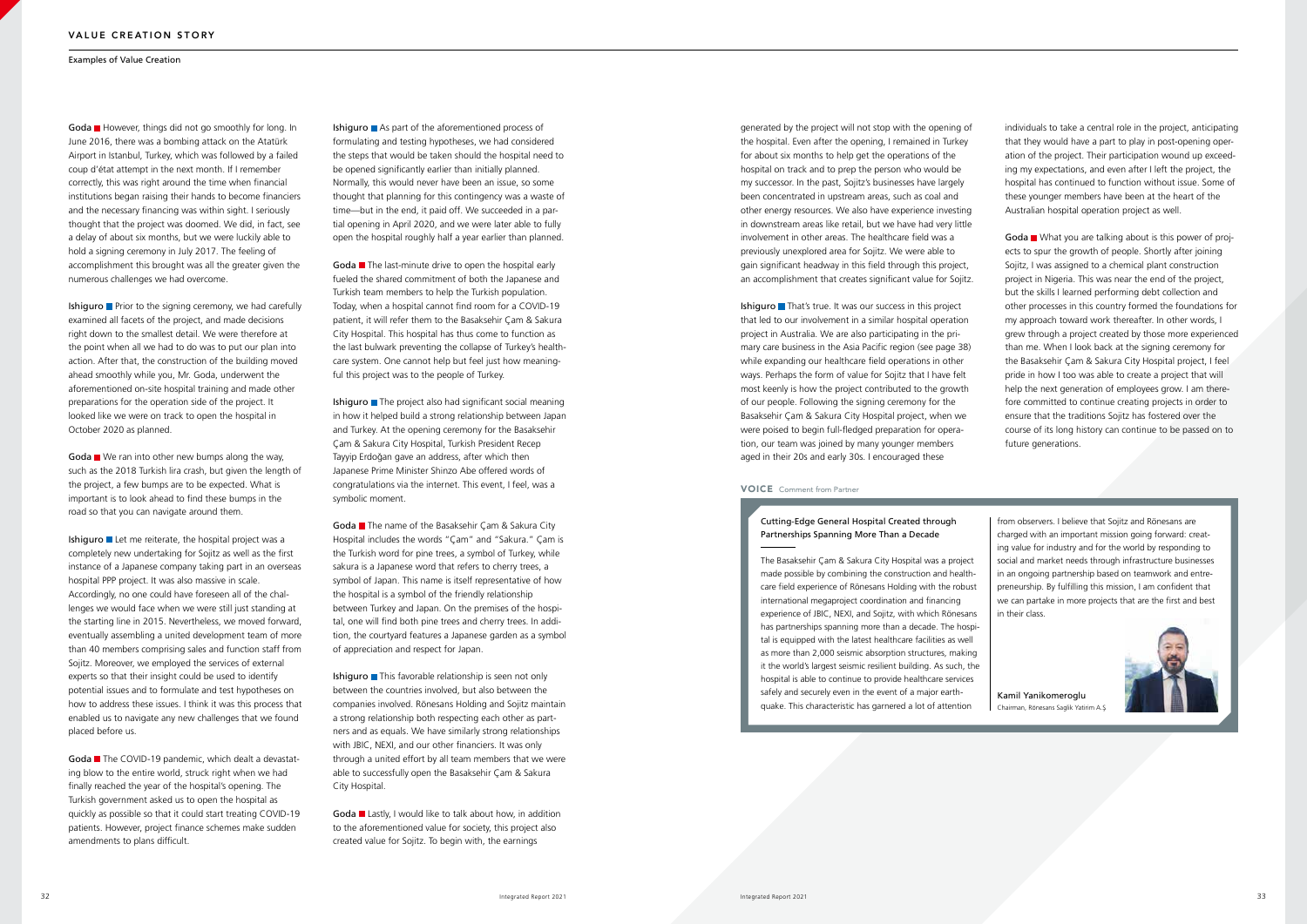Tsuda The Basaksehir Çam & Sakura City Hospital project was the first time a Japanese company engaged in an overseas hospital PPP project. Moreover, for Sojitz, this was the first project in Turkey of such a large scale, and we had no prior experience in hospital operation either. We were truly sailing in uncharted waters. Nevertheless, we were able to successfully bring the project into harbor, and now the Basaksehir Çam & Sakura City Hospital has become a facility that is indispensable to the people of Turkey.

Hashimoto  $\blacksquare$  I think there are three factors we have to thank for our success in this project. The first is our strong, trust-based partnership with Rönesans Holding. Even before the project was in motion, then-Chairman Erman Ilicak had referred Sojitz as a strong and reliable partner, and it was he who informed us of Turkey's plan to build public hospitals. Without this information, this project may not have even come onto our radar.

Tsuda Rönesans Holding is a major Turkish construction company established by Erman Ilicak in Russia in 1993. It continued to grow smoothly thereafter, and by the time Rönesans Holding started working with Sojitz, it had already become a global mid-tier company. We had taken part in five joint projects with Rönesans Holding since 2009, including chemical plant construction projects in Russia and Turkmenistan, and the total project costs associated with these projects surpassed ¥400.0 billion. Building its plant construction track record was incredibly important for Rönesans Holding as it sought to graduate from mid-tier to top-tier. It was able to achieve rapid growth through its dealings with Sojitz, joining the ranks of the top 30 general construction companies in the world in 2015. Through this process, strong bonds of trust were forged between Rönesans Holding and Sojitz.

Hashimoto  $\blacksquare$  The second factor to which we owe our success in this project is the fact that healthcare was a field that matched the needs of the time. It was at around this time that the Japanese government put forth its "Abenomics" economic policy, which comprised Three Arrows. One of these arrows was growth strategies for stimulating private-sector investment. A major target of this arrow was the exportation of infrastructure, and healthcare was one of the themes put forth in this regard. Japan boasts heavy ion and other unparalleled healthcare technologies as well as numerous world-renowned medical device manufacturers. This position lent itself to a drive to export Japan's high-quality healthcare technologies and services to other countries. This background was one of the reasons we were able to gain the support of government financial institutions like JBIC and NEXI, without which we could not have arranged financing for this project.

Tsuda Sojitz actually had experience in dealing in medical devices through its participation in Japan's official development assistance projects, and we had also taken part in the distribution of pharmaceuticals. It was not as though everyone at Sojitz was completely without healthcare field experience. In addition, when the decision was made to establish the Medical Infrastructure Department as the project took form, I returned to Japan from Thailand to oversee this division as its general manager. The staff for this new division was assembled by gathering such people with healthcare field experience from across the Company.

Hashimoto  $\blacksquare$  The third factor that contributed to our success in the project was what you just touched on, Mr. Tsuda: Sojitz quickly assembled a Companywide support system. The establishment of the Medical Infrastructure Department was one part of this system. The geopolitical risks associated with Turkey were something at the front of everyone's mind at the time. There were also significant economic risks pertaining to factors such as foreign exchange and infrastructure. Conversely, Sojitz had its strong bonds of trust with Rönesans Holding, the backing of the Japanese government, and the outlook that this project had promising prospects for becoming a stable earnings base. There was thus a need to make decisions based on a comprehensive assessment of various positive and negative factors. Even given this situation, the Company had installed a concrete support system that would allow for swift decision-making and bold organization-wide action. In other words, the fact that we strove for speed, as espoused in the new medium-term management plan, was a major factor behind our success. The

Tsuda  $\blacksquare$  That is true. If I were to add to the list of success factors, I would include our human resources and the business expertise they possessed. I mentioned earlier that these were uncharted waters for Sojitz. We did, however, have a breadth of experience and robust organizational capabilities in relation to infrastructure along with the extremely talented human resources that underpinned these capabilities. In the Basaksehir Çam & Sakura City Hospital project, we were thus able to take advantage of existing Sojitz expertise, such as the fund procurement capabilities that guided us in negotiations with government financial institutions when trying to arrange project financing and the project management capabilities needed to complete the project within the allocated time frame.

Hashimoto  $\blacksquare$  If we take the size of the project out of the equation, it could be said that a characteristic of Sojitz is its extensive experience in tackling new challenges like this project. Recent examples of our tackling new challenges can be seen in the Jawa 1 Gas-to-Power project in Indonesia, the communications infrastructure project in Myanmar, and the freight railway project in India. As demonstrated by these projects, we boldly march forward when faced with something that is a first. I hope people outside of the Company will come to recognize that boldly tackling new challenges is a part of Sojitz's essence.

Tsuda II would now like to move on to discuss the business opportunities that have risen out of the Basaksehir Çam & Sakura City Hospital project. One such business opportunity would be our participation in a hospital operation project in Australia. This project was a clear example of our applying the experience gained in Turkey to another country. Our partners in the Australian project had high praise for our success in the Turkish project. We also had little issue finding financiers in Japan, and the project is thus moving forward smoothly.

Hashimoto **R**ather than simply jumping into a new field head first, I prefer to take the approach of branching out based on prior experience. One method of this branching out would be to apply existing insight and expertise to new fields. The Turkish hospital project, for example, was indeed a new field, healthcare, but as you mentioned Mr. Tsuda, we were able to apply existing expertise to this new field, specifically the project finance insight we had gained through independent power producer projects. Another

speed of decision-making when the entire Company, from management all the way down to the front lines, is united is truly breathtaking.

Examples of Value Creation



Kiyoaki Tsuda General Manager Healthcare Department Infrastructure & Healthcare Division

Masakazu Hashimoto Managing Executive Officer, COO Infrastructure & Healthcare Division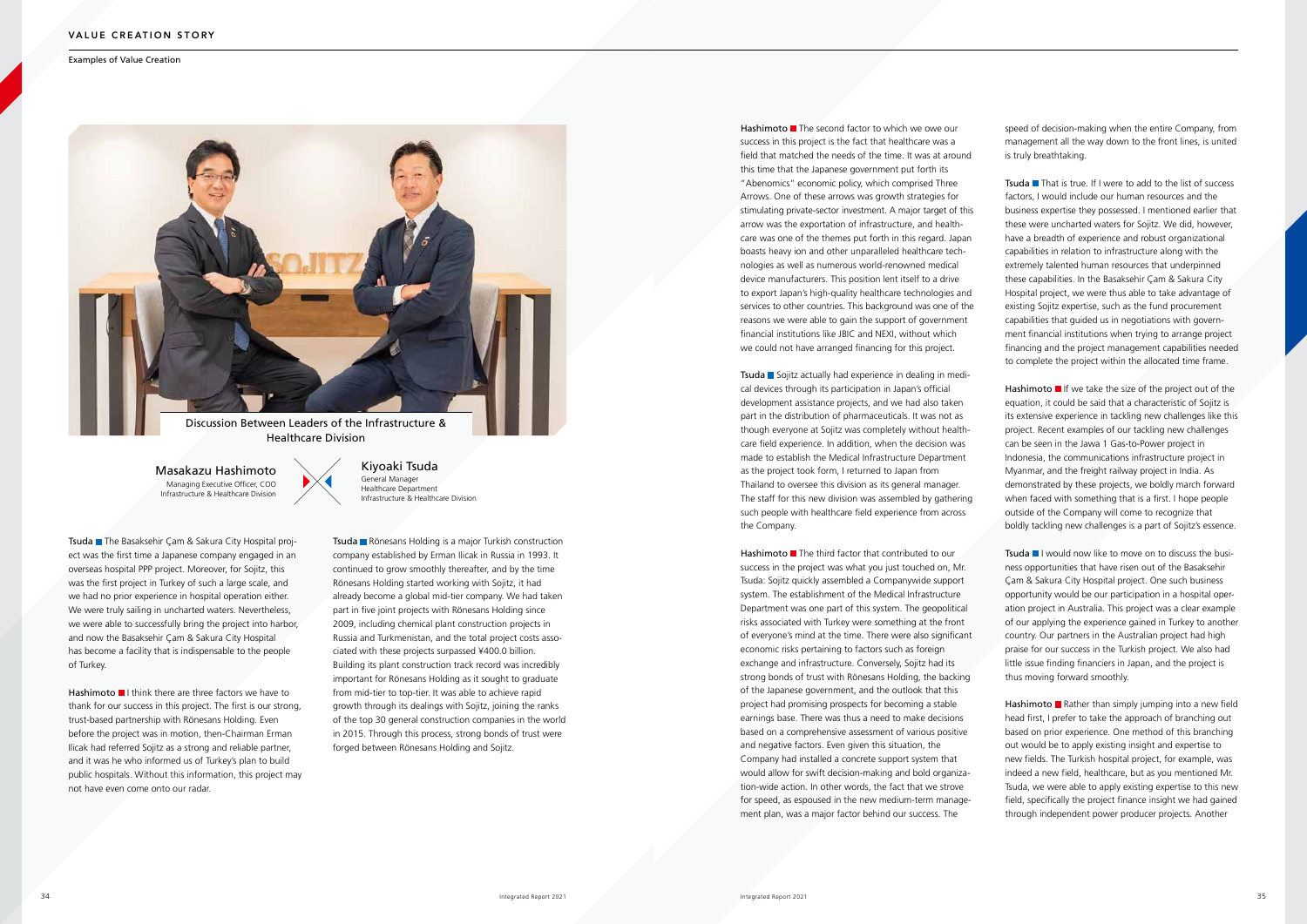method of branching out is to broaden the scope of operations within a new field that has already been entered. The Australian hospital project is an example of our branching out within the healthcare field to undertake a project in a different country. Expanding from upstream areas to midstream and eventually downstream areas is another form of this type of branching out. One way this takes place is by branching out from power generation to distribution and eventually to power retail and energy conservation operations. Digital transformation as well as artificial intelligence, Internet of Things, and other new technologies could also be used for this type of branching out.

**Tsuda Applying this idea of branching out to the** healthcare field, there are different tiers of care, namely primary care, secondary care, and tertiary care. The Turkish hospital project provides a venue that will largely be used for tertiary care, which mainly involves patients with serious conditions. Within the healthcare field, we branched out from the tertiary care area to the primary care area with our primary care business in the Asia Pacific region. We are currently seeing a shift in the way people choose healthcare, from focusing on hospitals to focusing on individuals. This trend means that gaining a foothold in the area of primary care platforms, which function as the gateway to the healthcare ecosystem, is an incredibly meaningful step for the future growth of Sojitz's business.

Hashimoto I absolutely agree. Sojitz has adopted a Companywide policy of focusing on platform businesses. These businesses cater to a number of market needs, and identifying these needs has the potential to lead to new investments for reinforcing platforms. As this process is similar to the process of reinforcing a physical platform with bolts, we call such investments "bolt-on investments." As an example of this type of investment, we might find ourselves investing in the digital transformation field to address telehealth needs.

Tsuda  $\blacksquare$  It is just as you say, our entry into the primary care business gives us the potential to conduct a variety of other bolt-on investments. Through these investments, I hope to contribute to the creation of a society in which patients can receive appropriately priced healthcare services with peace of mind anytime, anywhere. This is especially important in Southeast Asia, where populations are aging rapidly and where changes in lifestyles have caused a sharp rise in chronic illnesses. Meanwhile, the COVID-19 pandemic has placed increased importance on the role of primary care, which people look to for PCR tests and vaccines. In responding to the expectations this entails, the digital transformation and new technologies that you, Mr. Hashimoto, brought up will be key.

Hashimoto  $\blacksquare$  One of the main points we have put forth for strategies aimed at accomplishing Sojitz's vision for 2030—becoming a general trading company that constantly cultivates new businesses and human capital—is to apply co-creation and sharing methodologies. The development of platform businesses will make it easier for us to engage in co-creation with other fields. For example, should the Infrastructure & Healthcare Division become involved in an industrial park project, we can now possibly look at introducing healthcare services into the industrial park. Looking beyond the Infrastructure & Healthcare Division, I can also envision co-creation with real estate businesses. In April 2021, Sojitz undertook a restructuring through which it reorganized its previous nine business divisions into seven. As part of this restructuring, operations related to the energy, telecommunications, urban infrastructure, and healthcare fields were consolidated within the Infrastructure & Healthcare Division. The word "healthcare," as opposed to "medical," was used in the division name to indicate a broader scope of services and to facilitate a more accurate response to the social issues pertaining to population aging and the rising concerns for safety and security. Within this scope, I will first look forward to the acceleration of co-creation and sharing within

Tsuda Our ability to continue creating such businesses hinges on our human resources. I also touched on the importance of human resources when talking about the factors behind our success in the Basaksehir Çam & Sakura City Hospital project. The fact that we were able to participate in the Australian hospital operation project is due in part to younger employees who had gained hospital expertise through the Turkish hospital project. In this manner, projects grow people, who then create additional projects that grow more people. This is the mechanism behind the ongoing growth and value creation process of general trading companies. This mechanism comes into play because, in the end, a general trading company's only real assets are its human capital.

Hashimoto  $\blacksquare$  This is why it is important to jump into the operation side of businesses to gain experience on the front lines. One way we did this in the Turkish hospital project was by having employees undergo on-site training at a hospital. Frontline experience helps people grow into the type of employee that is proficient in frontline operations and can seek solutions to any problems they may encounter. Frontline involvement can also help us recruit such individuals. It is human resources like these that enable us to develop new businesses. In this manner, the front lines of operations are the wellspring for the value created by general trading companies. It could therefore be said that the human resources cultivated through projects are more valuable to a company than the profits generated. If we can create an ecosystem in which people grow and make our organization stronger, and in which synergies are born between people and the organization, profits are sure to follow. I therefore see it as my personal mission to spur the growth of our human resources. By fulfilling this mission, I hope to shape the future of the Infrastructure & Healthcare Division and to speed Sojitz toward its vision for 2030.

the division. We have already seen examples of these methodologies being applied. By continuously branching out and developing this widening range of operations in an integrated manner, I plan to constantly create businesses with a unique presence.

### Value Creation Process of Turkish Hospital Project